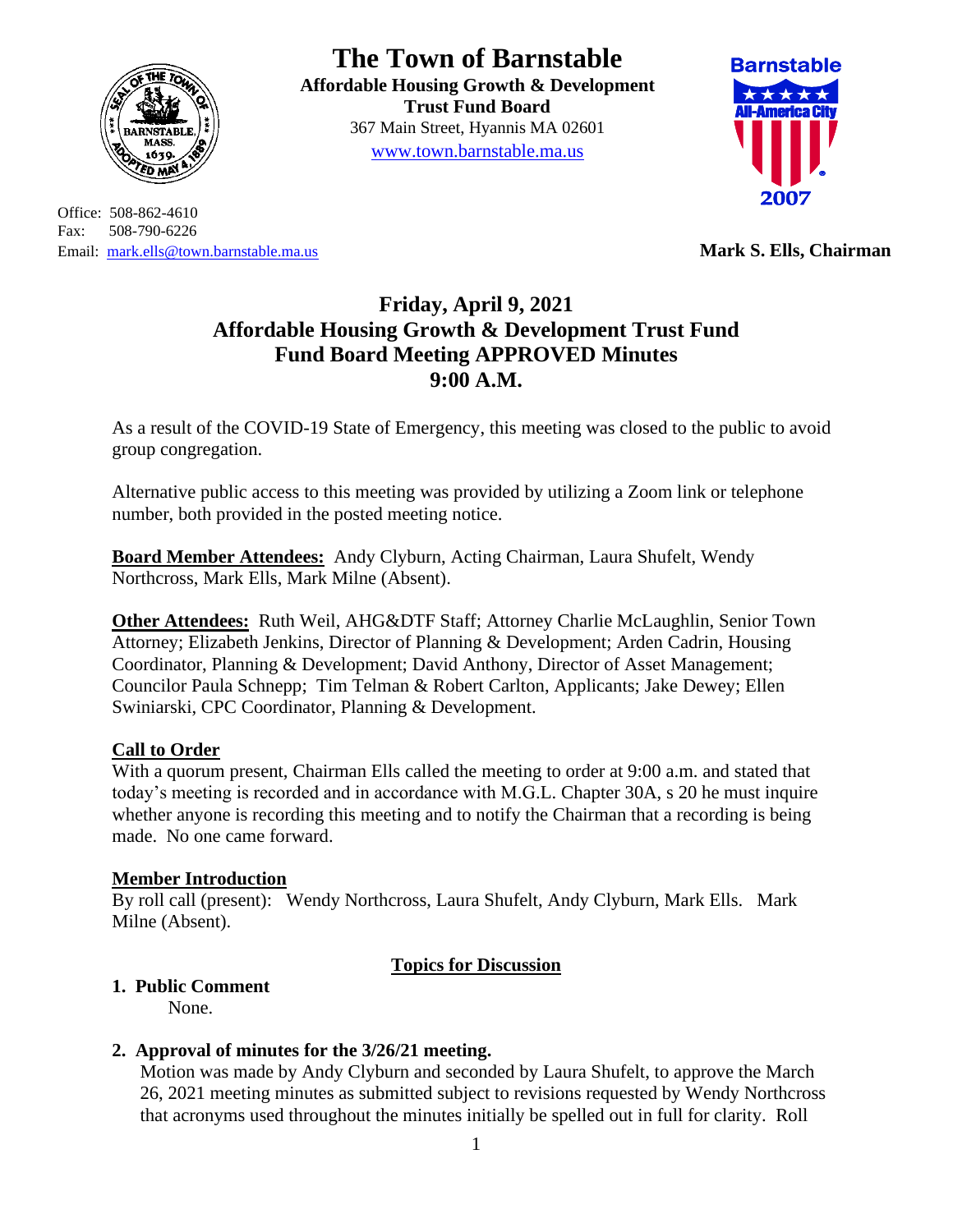Call Vote: Wendy Northcross (yes), Andy Clyburn (yes), Laura Shufelt (yes), Mark Ells (abstains). Motion carries.

#### **3. Continued Application:**

**Continuation of the review of, and possible vote on the conditions of funding to be included in a Grant Agreement relating to the revised application submitted by Standard Holdings, LLC for a project identified as "Residence @ 850", a proposed multifamily housing development applying for \$1.4Million Dollars of Trust funds to create 10 units of affordable rental housing, to be affordable to individuals and families whose income is 50% of the Area Median Income (AMI), to be located at 850 Falmouth Road, Hyannis, MA.** *The Trust voted on March 5, 2021 to approve the application for funding subject to a review of and an affirmative vote by the Trust on the conditions of funding to be included in a Grant Agreement to be executed by the parties.*

Ruth Weil explained that at the last meeting on March 26, 2021, the Application for funding was approved subject to the approval of certain conditions to be incorporated in a Grant Agreement. Since the last meeting, several changes have been proposed based on correspondence from Mass Development and further review from the Legal Department and additional input from the Applicant. With regards to Mass Development, Ruth said she has been advised that the Department of Housing and Community Development (DHCD) Regulatory Agreement or Restrictive Covenants will be the operative document in terms of the affordability issues. As a result, Mass Development will not be approving either the lottery agent, marketing agent nor will they approve the management agent. Ruth explained that the changes in paragraphs 1B and 1C reflect the change that Mass Development will not be involved in terms of those items.

Ruth Weil explained that paragraph 1D was revised with efforts from Charlie McLaughlin, the Applicants and their attorneys, and herself to address some concerns with the language as it had been proposed. Ruth indicated that the redlined copy has two clarifications: first, regarding the membership of the LLC, the review is triggered by the vote of the Trust on the transfer when the change of membership is greater than a total of 25% during the 10- year period; second, there was a sentence added regarding the qualifications of the transferee that the Trust would be considering in determining whether the transfer was appropriate. Ruth explained that paragraph D was added as an amendment at the March 5, 2021 Trust meeting. Paragraph D states that an annual certification shall be submitted to the Trust regarding compliance with the affordability requirement from either the monitoring agent or from Mass Development. Laura Shufelt noted that Mass Development should be changed to DHCD and Ruth agreed this change should be made.

Ruth explained that paragraph 2 deals with the mortgage. She said that previous Trust funding awards, s required non-forgivable monetary mortgages. As an example, the Trust gave a loan in the amount of \$50,000 for the Village Green development with a 30 year non-forgivable no interest loan . Also, for the Ridgewood Ave development, Housing Assistance Corporation (HAC) pledged a property at 422 West Main Street resulting in a mortgage on that property for a loan that is non-forgivable loan due and payable after 30 years. When the Legal Department reviewed paragraph 2, it wanted to make clear that what is proposed is a no-interest monetary loan that will be forgiven in 30 years unless there is a default. Additionally, the developer requested that language be added in the last sentence providing a 60-day cure period including the ability to dispute the default, all which is acceptable to Legal. Ruth reminded that in this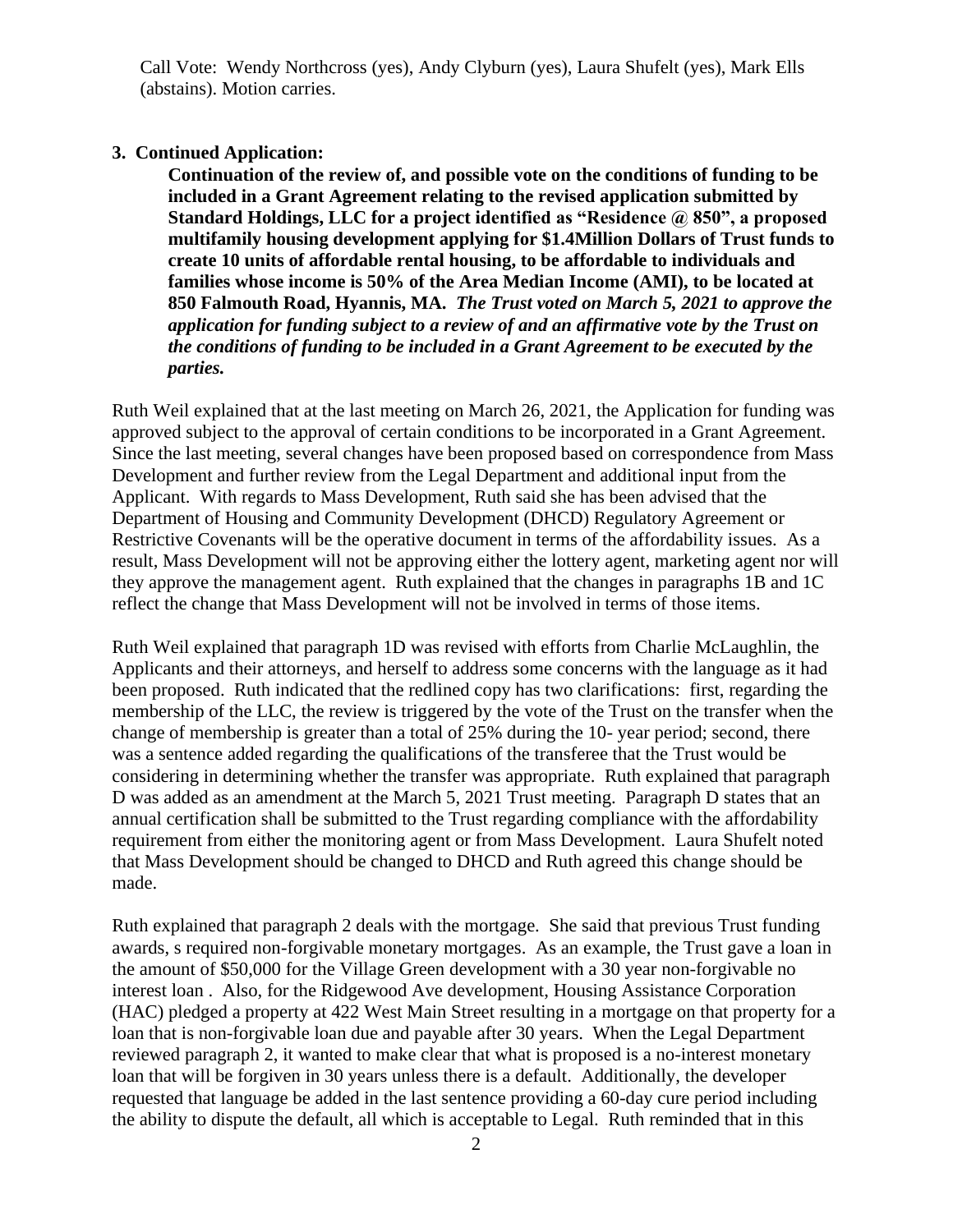context, it is important to note that this is only an outline of conditions that the Trust is presently reviewing. The Grant Agreement itself will add meat to these bones and the mortgage and promissory note will contain the specific conditions of default that will be spelled out in a final document. The Trust will be voting on the parameters of the outline only. Ruth said that attorneys will work out the details of the Grant Agreement and should problems arise, it will be brought back to the Trust for any issues that we cannot be resolved amongst the attorneys.

Ruth noted that at the last meeting Trust members emphasized the requirement that the Affordable Housing Restriction (AHR) be senior to all encumbrances and survive foreclosure. She indicated that this condition is in the special permit and is also required under the Trust rules. Ruth said that she spoke recently with Mass Development and they have provided confirmation that they have no problem subordinating their mortgage to the AHR.

Referring to her Memorandum to the Trust Board Members dated April 8, 2021, Ruth noted that there are seven conditions listed that the developer is going to have to fulfill before any money is released. She explained that these are the conditions that will be spelled out in the Grant Agreement and stressed the importance that the developer be informed of his requirements for the money is to be disbursed. Ruth explained that the details regarding the timing of disbursement of the funds are still in review with Mass Development She noted that for the last two Trust developments, the Trust has held onto the money until occupancy permits are issued.

Ruth explained that to assist the developer, she reached out to Mass Development to see if it was possible to work on a pro rata construction loan basis where there are inspections, and the money is disbursed periodically based the construction schedule and inspections. However, she said that she has not seen the agreement with Mass Development, although a draft of the type of agreement has been requested. Ruth explained that this arrangement is not unusual, and a problem is not anticipated, so the condition regarding disbursement only recognizes the fact that we are trying to work out an agreement with Mass Development and if for some reason that does not come to fruition, we will come back to the Trust to see if there is an alternative disbursement process that can be invoked.

Motion was made by Andy Clyburn and seconded by Wendy Northcross to approve a Grant Award to Standard Holdings, LLC in the amount of \$1.4 Million from Community Preservation funds for a project identified as "Residence  $\omega$  850", a proposed multifamily housing development to create 10 units of affordable rental housing to survive foreclosure and to be affordable in perpetuity to individuals and families whose income is 50% of the Area Median Income (AMI), to be located at 850 Falmouth Road, Hyannis, MA subject to the conditions contained in the April 8, 2021 Memo from Ruth Weil to the Trust and any other additional conditions necessary to ensure the proper expenditure of those funds. Roll Call Vote: Wendy Northcross (yes), Laura Shufelt (yes), Andy Clyburn (yes), Mark Ells (yes). Motion carries.

Motion was made by Andy Clyburn and seconded by Wendy Northcross that the Chair is authorized to sign a Grant Agreement on behalf of the Trust Fund Board without requiring further review by the Board.

Roll Call Vote: Wendy Northcross (yes), Laura Shufelt (yes), Andy Clyburn (yes), Mark Ells (yes). Motion carries.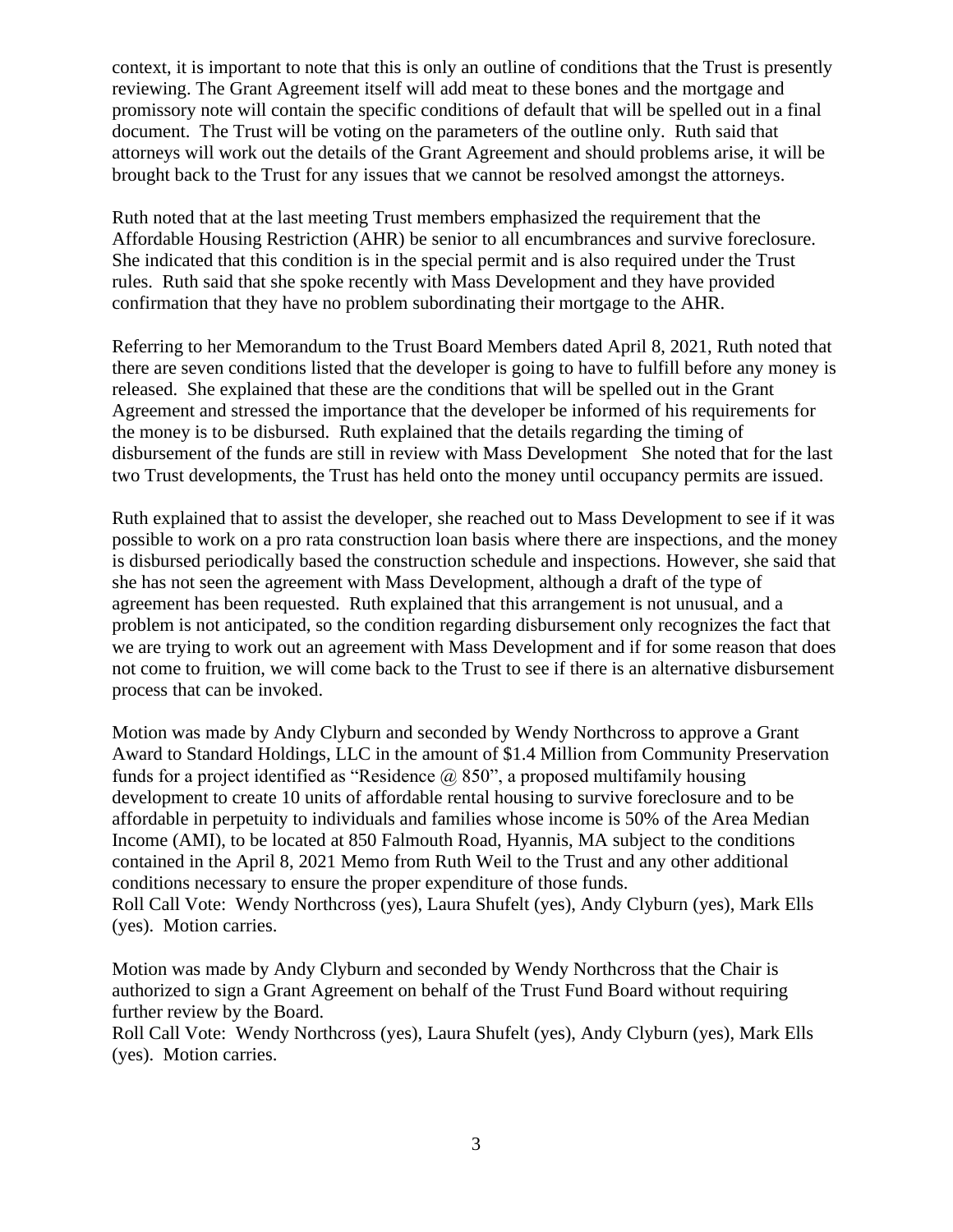Mr. Tim Telman, Applicant expressed his gratitude for the support of the group and wanted to ensure that it this was acknowledged. Chairman Ells said they are looking forward to his project and wished him good luck.

## **4. Review and discussion of the funding parameters established in the Trust's Notice of Funding Availability (NOFA) for Development Activities.**

Ruth Weil reminded that the Trust went through a lengthy and thorough process to develop the Notice of Funding Availability (NOFA) criteria, and there were limitations set with certain provisos. However, Laura Shufelt had raised a concern that the parameters that were established of a maximum of \$100,000 per unit with a total project maximum of \$500,000 for development activities. The NOFA contains a phrase that states that the specific amount to be awarded depends upon the Trust's evaluation of the particular aspects of each project as they relate to the established priorities and criteria referenced in the NOFA. Ruth noted that the Trust wants to be consistent, however, each project is *sui generis* to a degree, so there will be differences. Ruth explained that it would be helpful that if the Trust is going to deviate from these criteria, the reasons for deviating be specified so that future applicants know the expectations. Ruth stated that the proposed language change in the NOFA for discussion today is that if there is a deviation from the established funding parameters, the Trust shall specifically articulate the extraordinary circumstances which provide the basis for the deviation. Laura Shufelt added that without the specifics of deviation outlined, the Trust's past actions would become precedent and the established funding parameters would be disregarded. Laura reminded that the Trust spent a lot of time looking at the numbers and said that she did not think that in this case where the parameters were exceeded, a proposal from an unknown, out of town developer would have survived. The reason for exceptions needs to be outlined so future applicants, and others advising them, do not rely on the expectation this will be consistently repeated. As an example, Laura referred to her experience with the Zoning Board of Appeals and other boards, where if the established guidelines or ordinances are not strictly followed, the basis for deviations need to be made clear in the resulting document.

Chair Ells confirmed with Ruth that staff reviews the NOFA Application when it comes in and asked if staff would like to offer comment. Arden Cadrin suggested that maybe the parameters need to be adjusted to reflect what we are seeing for real expenses out there in the real world. She explained that those are the parameters that were established a while ago and maybe they are not up to date. Wendy Northcross concurred with Arden's suggestion that we need to stay within the realm of what realistically is going on in the marketplace. She said that she thinks that as Jake referred to at the last meeting in public comment, the Trust should be incumbent for hunting and gathering more funding resources for the Trust. Wendy said that she has no problem with stating clearly why the Trust made exceptions, however she said she wants to ensure that the Trust does not get boxed in. Laura noted that the \$100,000 per unit maximum is more than what other Towns offer for rental unit support on the Cape and explained that she did not think Barnstable costs more than anywhere else especially in this case. Laura explained that the most recent developments the Trust has approved have not proposed a 40B which adds costs, and instead have been accomplished by right, special permit or regulatory agreements: construction costs are the same regardless of permitting. Laura indicated that the Town of Falmouth cannot keep up with the requests for Trust rental money at \$65,000 per unit maximum, noting that the evidence does not support the need to provide more than \$100,000 per unit. However, she did say that perhaps the \$500,000 per project could be adjusted based upon certain conditions, but the \$100,000 per unit fills the gap. Laura offered to provide a list of surrounding Towns and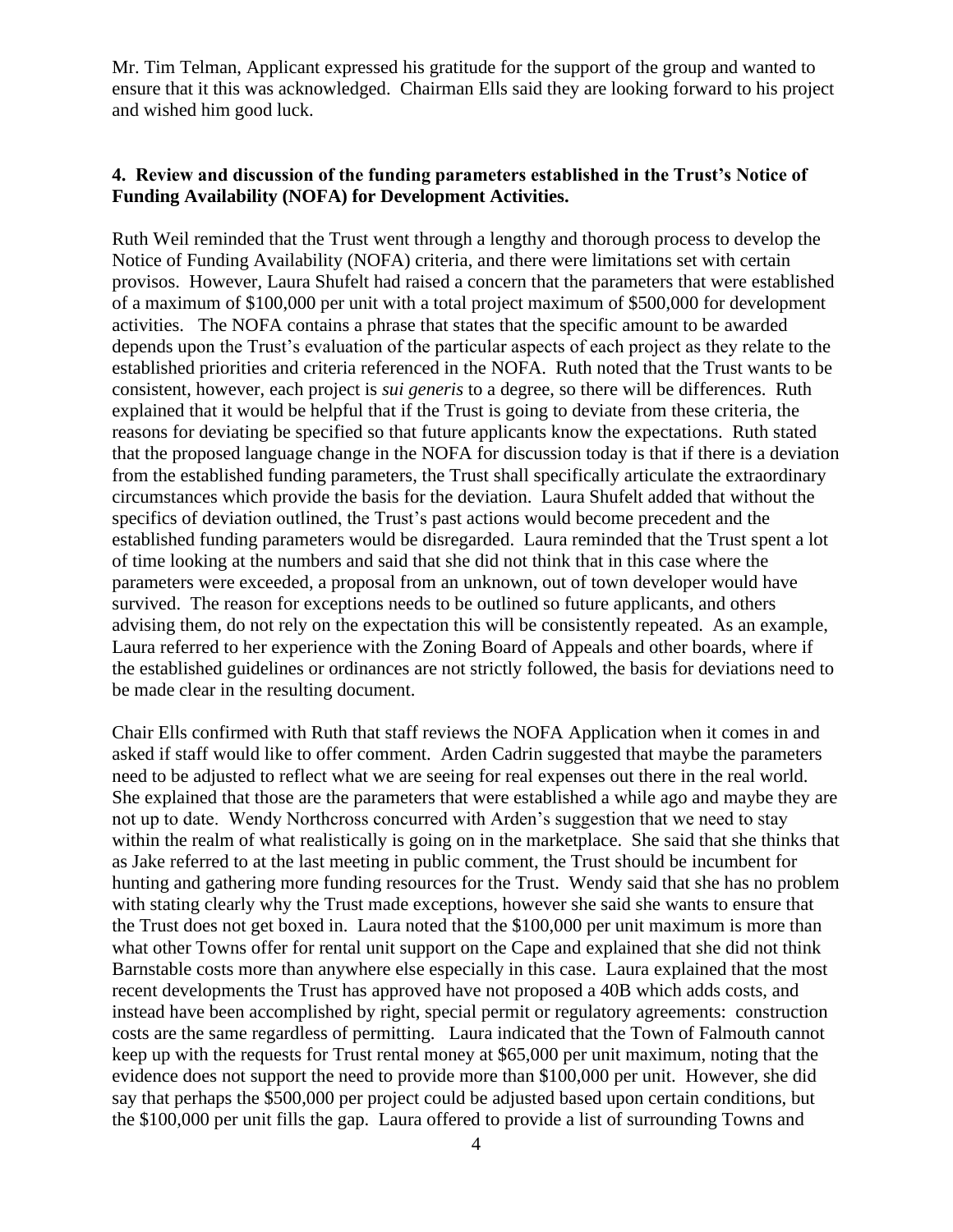their per unit criteria. Wendy asked if Barnstable's criteria it is truly enough and Laura said that it is enough noting that mostly they are providing the money for wastewater treatment and they are affordable, it is not 18%. Laura reminded that the need is for affordable housing and we are not supposed to be building market housing, that is not what the Trust is funding: if we are funding affordable housing, \$100,000 is enough to fill the gap. Andy Clyburn acknowledged Laura's point of view and noted that there is not a line in the sand for the \$65,000 per unit amount and said he is more concerned with the per project maximum. He expressed concern that if a developer is ready to develop housing, we may not want to be limiting the number of units if it is a larger project as long as we are consistent with the maximum per unit. Laura agreed and noted that the \$100,000 per unit and \$500,000 per project was capped because of the amount of funds available. Depending upon how much we are giving per unit, we can do 7 or 8 or 4 additional with the \$2.5 Million that we had. Laura said she is not opposed to that as long as we are not looking at \$100,000 per unit with no cutoff per project. We certainly could not do \$100,000 per unit for 40 units. Laura said that Falmouth is very open and public about how much money they have, and there are lot of local developers, and available raw land that Barnstable does not have. Andy Clyburn asked how Barnstable can reach the same success as Falmouth and noted that lowering the amount from \$100,000 downward will not encourage development. Laura suggested a marketing campaign is needed as it is likely only the people that listen to the Trust that know this is out there, or if they go into the Planning Department. We need to go to the home builders and get the word out although we may not want to advertise the \$140.000 per unit approved for this project as an example. However, the fact that this project received funds will generate interest.

Ruth Weil said that she reached out to the homebuilders, realtors, a list of developers that Laura provided 6 months ago and will circle back, noting her marketing efforts included contacting local attorneys that do 40Bs and multifamily housing developments. She said that maybe now that the NOFA has been existence for a while, she will resend those letters. Arden Cadrin noted that affordable units are developed in a large variety of ways as Andy indicated. Some get free land, some are larger projects that require multiple funding sources but take a long time to develop. She said we may not want to limit that flexibility of how we create affordable housing in the Town of Barnstable. If there is a project ready to go that might need a little more funding so that they do not have to go for other funding sources, what would be the harm in trying to support that? She said that we need to look at the variety of ways that it gets developed and match your funding sources to those strategies. Andy Clyburn stated that when it comes time to discuss agenda items for the next meeting, we should support what Laura said and have an item on there about advertising and then an item for going back for another funding request from the Community Preservation Committee. Attorney McLaughlin stated to Laura's observation on the prior applicant and being local, that it certainly was helpful in our assessing capabilities. A local applicant who may also be problematic may also be known to us. He said that the record should be clear that this was fully vetted to the Trust's credit, by the independent review that we contracted. He said that he felt that at the end of the day, if a retired South Shore banker had come in to us and presented the same case, he thought they would stand on equal footing with a local developer in terms of analysis and did not want the record to suggest in any way that the local player had any undue influence on the outcome.

Ruth Weil suggested that the NOFA be included on the next agenda because we are out of money in the development activity category based on the NOFA: that was limited to \$1Million and we are now at \$1.4Million. Bring the item back, revisit and try to incorporate some of this discussion.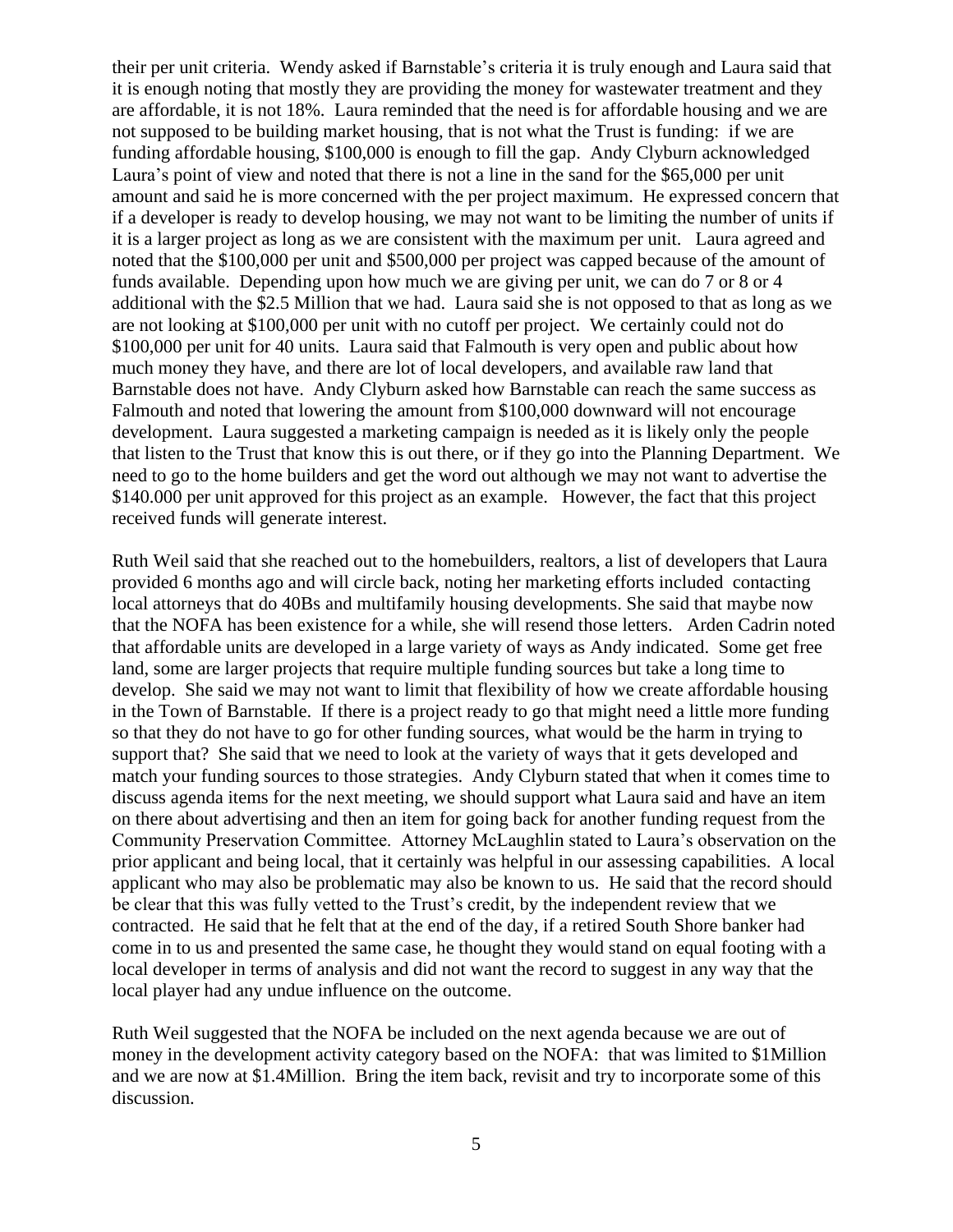## **5. Staff updates on the evaluation for the development of affordable housing of the portion of the property now addressed as 1200 Phinney's Lane, Hyannis, MA (Map 274, Parcel 031) which was formerly owned by the Disabled American Veterans (DAV) and on the potential uses for the property that is the site of the former Marstons Mills Elementary School, 2095 Main Street, Marstons Mills, MA.**

David Anthony, Director of Asset Management, explained he has been working with Planning and Development to identify a partner to perform an evaluation of the 1200 Phinney's Lane site. The Asset Management Revolving Fund will be used to contract this partner so that if for some reason it is discovered that there is no ability to move forward, there will not be an Affordable Housing Trust investment that would need to be corrected. He said that he will report back any information received. He noted that the Capital Improvement Plan (CIP) item for the Police Department security fencing for the parking lot to the rear, is in line for consideration in the FY22 budget process, which was important to Chief Sonnabend if the lots were to be developed. David indicated that he did not yet have a timeline to share, as the engagement letter for the consultant is being finalized. Elizabeth Jenkins said that she worked with Ruth and David to put a scope of work together essentially for a development feasibility analysis to examine the feasibility of developing the properties with several different type housing typologies in mind. This will provide an understanding of the potential densities as well as an analysis of things like access, utility availability, and anything else that would be necessary to get housing units out of the site. The pro forma analysis was not included due to the different types of densities and zoning opportunities which result in different feasibility to develop a project financially. Elizabeth explained that the pro forma can always be done as Phase 2, noting that zoning recommendations were included in the tasks to be completed with the survey available.

David Anthony explained that the Marstons Mills Elementary School project has a CIP for demolition in this year's FY22 CIP program. He noted that the portables were already taken down in 2020, so this CIP would be for the balance needed for the removal of the school, including the foundation and essentially render the site vacant land. He said that this site is considered for Phase I town sewer, but there is a lot of work needed to reach that far down Route 28, noting that the earliest would be at the end of Phase I for sewer to be available. He shared that the property itself is 13.11 acres, however there are two small parcels abutting parcels that could be used to increase the overall size of contiguous municipal property to 14.2 acres. David noted that there was discussion regarding involving Marstons Mills as a village to see what the village may envision for this asset, similar to Cotuit when we were considering the Cotuit Elementary School lot, indicating that a meeting had been done in the past, however it may be time to refresh now that the Marstons Mills village center project has been finalized. David said that the scheduled for the building demolition will depend on workflow in FY22 into FY23. Laura Shufelt stated that she is concerned that village participation does not always bring out those who are in favor and are usually opposed to things. She expressed concern regarding the possible veto power held by Village Civic Associations over proposals which has occurred in the past with town land and proposed affordable housing. Laura said that while she feels input and community engagement is important, a single village should not be given the opportunity to overrule what is a Town-wide need for housing. Andy Clyburn said that he did not think that has been the case and was unsure how those dots were connected. He explained that this is a necessary process for the Town Manager to declare the property as excess and it will be the full Town Council that would ultimately vote. Andy said that there is no veto power for civic associations or any other group. David said that he does not know of any existing veto power and noted that his experience at the Cotuit meeting was that it was abutters who came forward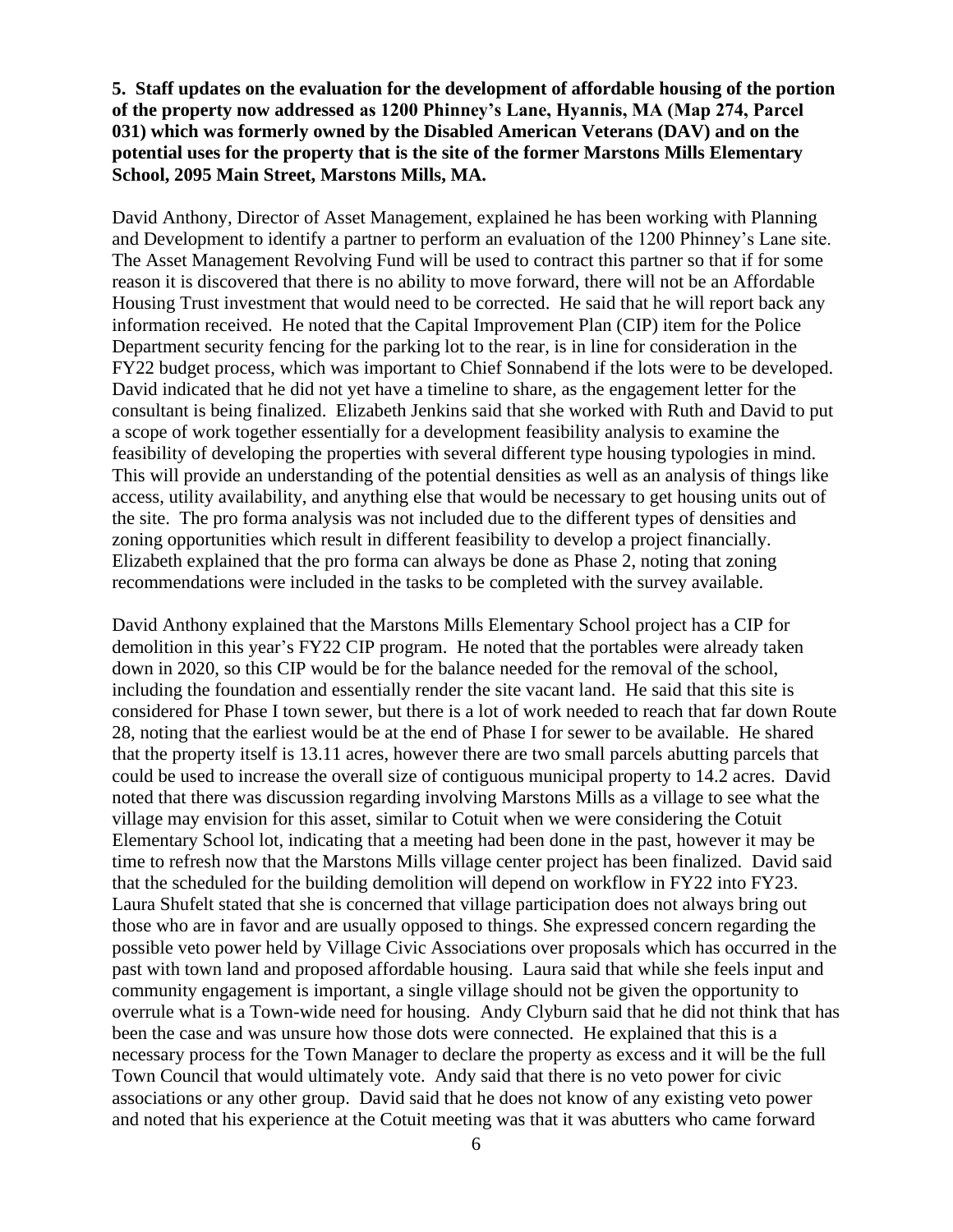and people who had larger concerns about the village for open space. He shared the varying village ideas for the Cotuit property including veteran's centers, demo and keep green, but ultimately, we heard from Cotuit Water District as to their needs. The direct abutters and others had personal stories and there were lots and lots of people who came forward with those. David said that there was no organized civic association response that he recalled and said that at the end of the day, it seemed like people were happy to be heard. The Marstons Mills Elementary site previously had ideas for open space, housing, playgrounds and said that a fresh response may be a good idea. Laura Shufelt said that she is not sure how many people came out at these meetings in favor of affordable housing at that Cotuit meeting, but obviously we need to listen to abutters in the village and at the same time consider that there is a broader need in the community and respond to the need without allowing villages to be exclusionary which some are. Andy Clyburn acknowledged that Asset Management is not exclusionary and noted that Laura's concerns are heard loud and clear. Andy Clyburn explained that David's points about this being in Phase I sewer area changes that calculus significantly compared to what was considered at the Cotuit Elementary. Mark Ells asked when the Marston Mills Elementary School was disposed of by the School Department. David said that in 2009, the school was closed, there were three subsequent RFPs over the years, and we got it back three or four years ago. Ultimately the building was determined to be costly to restore and it was winterized. Mark Ells noted that he is sharing his thoughts as Town Manager now and he had supported the CIP for demolition and that we are going to move forward on this parcel and given the need for housing in our community, some portion of that parcel will be used for an affordable housing effort. He said that Phase I sewer and the potential to tie in seems like a long way away, but we already had this as a municipality, although it has not under Town Manager control for over a decade. Mark said that he would not have committed to this unless he hoped we were going to expand sewer. He committed to take down the building, which needs to be done as it is not a usable building without significant investment, and then finally prioritize some portion of that land for affordable housing. Andy Clyburn said that we should realize what a significant step it is just to dedicate the number of resources we are in the current environment to that CIP effort. It will cost upwards of \$1Million to demolish the building and there are clearly other needs, and this demonstrates the Towns commitment for moving forward in the right direction with this particular parcel.

#### **6. Correspondence**

None

#### **7. Discussion of topics for future meetings.**

Andy Clyburn reviewed the topics that were brought forward for the next meeting. He agreed that the Trust needs to do a better job advertising and demonstrating transparency. He said he would like to add an agenda item to the next meeting to have further discussion about how we might go about doing that. The other item for the agenda is returning to the Community Preservation Committee for additional funding of the Trust for affordable housing. Laura Shufelt said that like Wendy Northcross said, the Trust should explore other avenues for funds that we could add to the Trust and consider some of the unique ways other Town are using to do it. Laura said she could provide a couple of examples other than taking revenue from short term rentals, which is being done. A lot of towns are having a transfer tax for sales over \$2Million and are asking for special legislation and thought it would be good to sign onto that.

Ruth Weil said that in terms of fundraising if this Board is going to be involved in actual fundraising, guidance from Legal may be needed because there are all sorts of parameters and